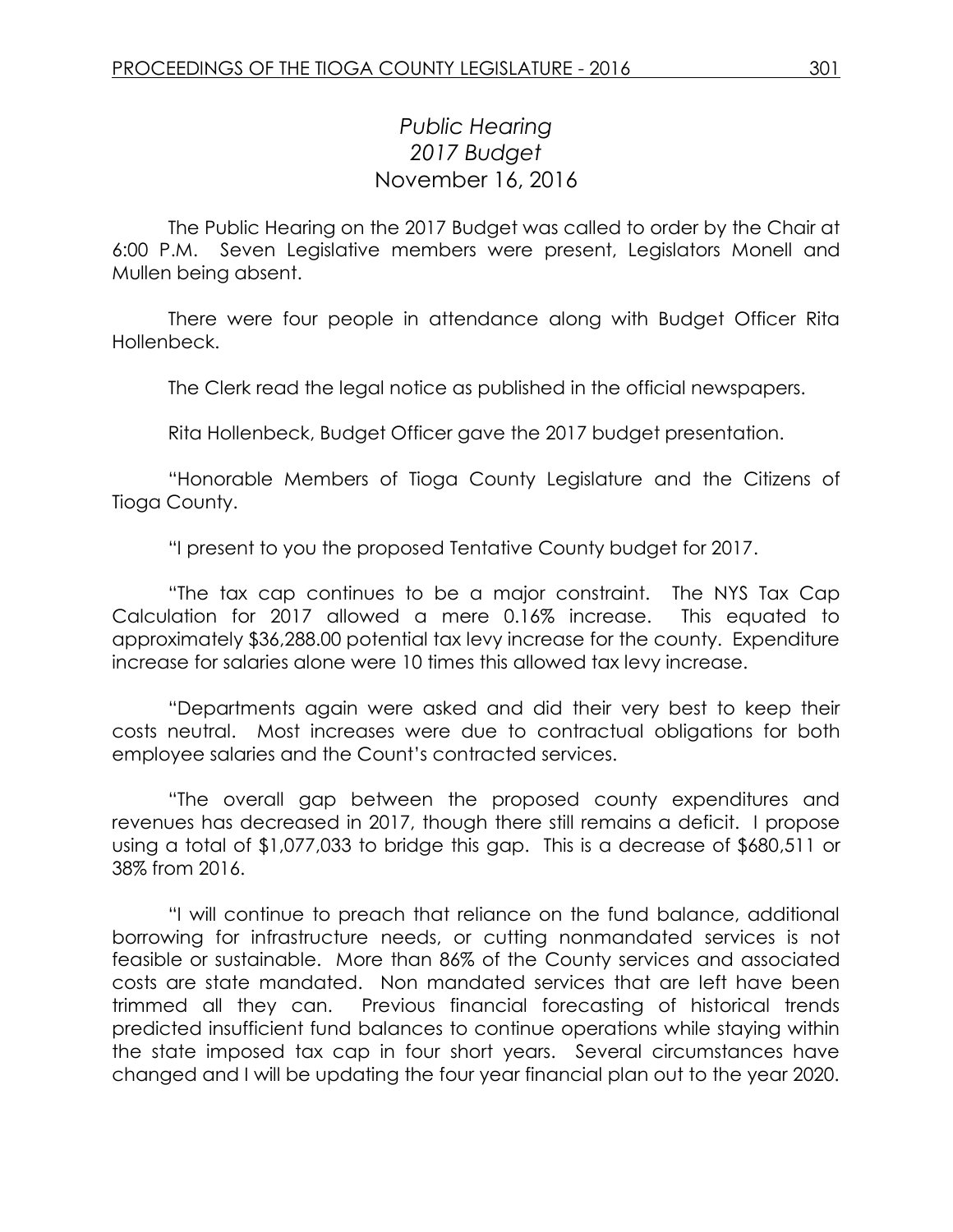"There is good news here. First I applaud the Legislature's vision and understanding as they supported economic development, shared services and aggressively applied for and secured additional state grants. This alone accounts for over \$700,000 in additional revenue for the 2017 proposed budget.

"Department Heads and the Legislature have a common goal of holding the line on spending while maintaining services to our taxpayers. The 2017 proposed budget has a 1.07% decrease to the General Fund expenses. This is the 2nd consecutive year we have had a 1% decrease in the General Fund appropriations.

"We actually ended 2015 with a surplus to the General Operating Fund Balance. As we approach year end 2016 I am projecting less of a deficit or draw on fund balance than anticipated.

"The 2017 budget and beyond will recognize increased sales tax, occupancy tax, and gaming funds. The additional sources of revenue are compliments of Tioga Downs, Crown Cork & Bottle, and Nichols Cross Dock. At this time it is difficult to predict the overall fiscal impact to the county, but these local efforts have narrowed the budget gap while creating jobs in Tioga County. I believe the additional revenue will have a maturity date though, and should not be relied on to heavily. While the stream lasts, I strongly recommend the additional revenue be set aside to rebuild depleted capital reserves and maintain strong funds balances.

"In 2017 the County continues to share sales tax with the towns and villages. I'll remind everyone that some counties have needed to reduce this distribution or eliminate it altogether to help balance their budgets. We estimate distributing over \$4,600,000.00 in the proposed 2017 budget.

"We continue the same level of funding to outside agencies at a net cost of \$689,363. We value the services they provide and there would be a negative trickledown fiscal impact to all budgets across the county if the services were cut, not to mention the impact to our citizens.

"2017 marks the sixth consecutive budget year Tioga County has stayed under the State imposed property tax cap. The six year average increase in the tax levy dropped to 1.58% each year.

"Now for the best news. There will be no tax levy increase for the 2017 proposed budget. The 2017 county tax levy will remain level with 2016. 0% is better than 2% when it comes to taxpayers in our county. I would challenge all other taxing entities across this county to renew their efforts for shared services, cost containment and efficiencies.